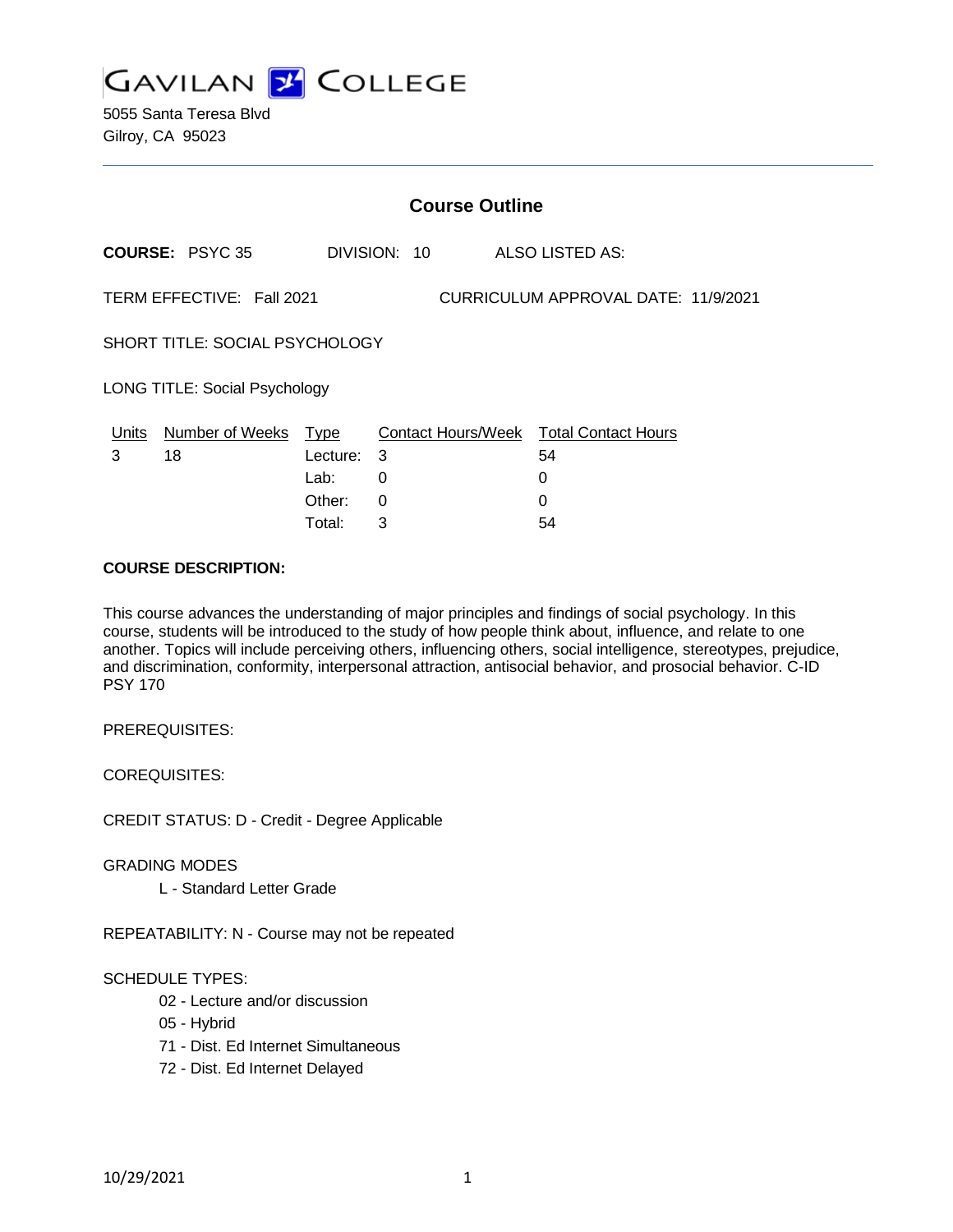## **STUDENT LEARNING OUTCOMES:**

By the end of this course, a student should:

1. Use critical and creative thinking, skeptical inquiry, and the scientific approach in the investigation of human interactions.

2. Identify and explain various theoretical perspectives that have been used to understand human social dynamics.

3. Identify ways that gender, race, and class relate to social psychological principles.

4. Apply social psychological principles to personal, social, and organizational issues.

### **COURSE OBJECTIVES:**

1. Explain the historical perspectives that have influenced the field of social psychology.

2. Explain the strengths and limitations in the various research methods used in the scientific study of social psychology, and describe the ethical issues in the field.

3. Explain the fundamentals of social cognition, including Type 1 and Type 2 thinking, the role of schemas, attributions and attribution biases.

4. Identify potential biological, psychological, cultural, and situational factors that contribute to pro-social behavior.

5. Identify potential biological, psychological, cultural, and situational factors that contribute to anti-social behavior.

6. Provide examples of cases in which the power of the situation significantly shaped human behavior and mechanisms by which situational factors shaped behavior.

7. Discuss social psychological theory and research on stereotypes, prejudice, and discrimination including causes and consequences. In addition, students will analyze various strategies to reduce prejudice and discrimination.

8. Identify the social psychological factors that influence attraction to others and lead to the development of liking and loving in interpersonal relationships.

9. Explore group influence on behavior, including decision-making and performance.

10. Differentiate between, and provide examples of, various forms of social influence including conformity, compliance, and obedience.

11. Explore the effects of nature and nurture on gender roles, gender identity, and society's responses to the individual.

12. Examine how individuals come to know themselves, develop and maintain their self concept, utilize selfevaluation to maintain self esteem, and regulate their self presentation to impact others.

### **CONTENT, STUDENT PERFORMANCE OBJECTIVES, OUT-OF-CLASS ASSIGNMENTS**

Curriculum Approval Date: 11/9/2021

COURSE CONTENT (54 hours)

- 1. What is Social Psychology (4 hours)
- a. What are the Roots of Social Psychology?
- b. What are the Different Perspectives of Social Psychology?
- c. Is Social Psychology Just Common Sense?
- 2. The Science of Social Psychology (4 hours)
- a. How can Research Methods Impact You Every Day?
- b. How Do Social Psychologists Find The Truth?
- c. What Can Descriptive Methods Show Us?
- d. What Do Experimental Methods Have to Say?
- 3. Social Cognition: Thinking About the Social World (4 hours)

10/29/2021 2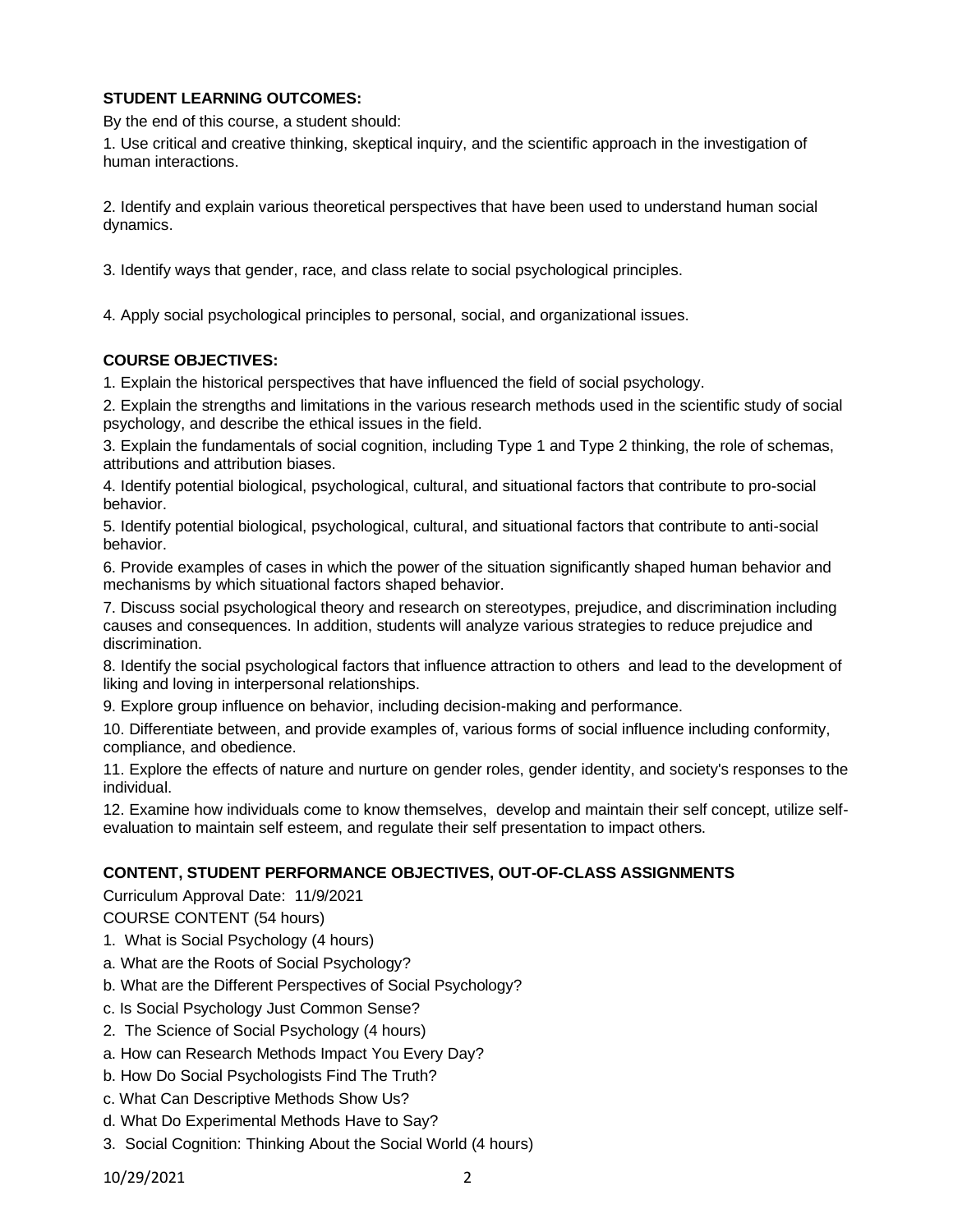- a. How Do Schemas Guide the Way You Think about the World around You?
- b. How Effective Are Mental Shortcuts?
- c. What Are Other Sources of Bias in Social Cognition?
- 4. The Self: Who Am I and How do Other Individuals See Me? (4 hours)
- a. What is Self-Concept, and Where Does It Come From?
- b. In What Ways Does Our Need for Self-Esteem Motivate Our Actions?
- c. Impression Management: How Do We Represent Ourselves to Others?
- 5. Social Perception: How Do We Perceive Others? (4hours)
- a. To What Do We Attribute People's Behavior?
- b. How Do We Decide What Other People Are Like?
- c. Nonverbal Communication: How Do We Communicate without Words?
- 6. Attitudes: Making Evaluations About the World (4 hours)
- a. How Do Attitudes Develop?
- b. Do Attitudes Influence Behavior?
- c. When Does Behavior Influence Attitudes?
- 7. The Power of Persuasion (4 hours)
- a. What Are Persuasive Messages?
- b. What Does Research Tell Us About Resisting Persuasion Tactics?
- 8. Social Influence: Should We Resist (4 hours)
- a. How Do Social Roles and Norms Define the Ways in Which We Behave?
- b. What Factors Affect and Promote Conformity?
- c. What Methods Do People Use to Get Others to Comply with Requests?
- d. How Do Authority Figures Get Us to Obey Them?
- 9. The Power of the Group (4 hours)
- a. What Defines a Group?
- b. How Does a Group Influence Individual Behavior?
- c. How Does a Group Make Decisions?
- d. How Are Conflicts among Groups Resolved?
- 10. Stereotypes, Prejudice, and Discrimination: Causes and Consequences (4 hours)
- a. What Are Stereotypes, Prejudice, and Discrimination?
- b. How Do We Measure Stereotypes, Prejudice, and Discrimination?
- c. What Are the Sources of Stereotyping and Prejudice?
- d. What Are the consequences of Stereotyping?
- e. How Can We Combat Stereotyping and Prejudice?
- 11. Aggression (4 hours)
- a. What is the Nature of Aggression?
- b. What Are the Theories of Aggression?
- c. What Influences Aggression?
- d. How Can We Reduce Aggression?
- 12. Examining Attraction and Close Relationships (4 hours)
- a. What Leads to Attraction?
- b. How Do Early Parent-Child Interactions Impact Future Relationships?
- c. What Factors Influence and Define Romantic Love?
- d. How Are Relationships Maintained?
- e. What Role Does Conflict Play in Relationships?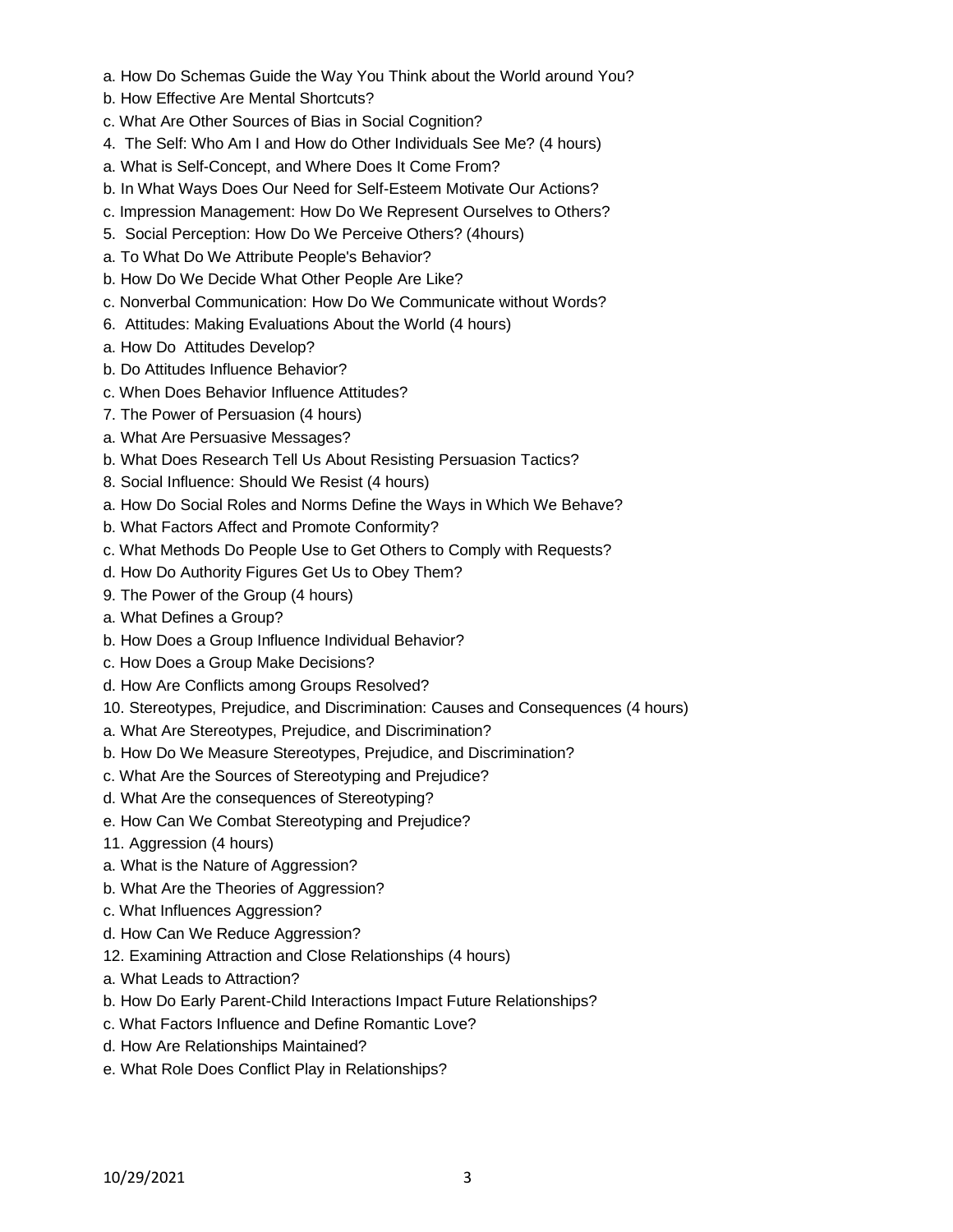- 13. Prosocial Behavior: Why We Help or Don't Help (4 hours)
- a. Why Do We Help?
- b. When Do We Help?
- c. What Are Other Influences on Helping?
- d. How Can We Increase Prosocial Behavior?

Final Exam (2 hours)

# **METHODS OF INSTRUCTION:**

Methods of instruction may include the following: Lecture, large and small group discussions, video clips and other visual aid, in-class and out of class projects and assignments

### **OUT OF CLASS ASSIGNMENTS:**

Required Outside Hours 30 Assignment Description Written Assignments (e.g. response papers, reading reflections, and/or journals) Required Outside Hours 28 Assignment Description Group project, research paper, presentation, or other such work. Required Outside Hours 50 Assignment Description Assigned readings.

## **METHODS OF EVALUATION:**

Skill demonstrations

Evaluation Percent: 20

Evaluation Description

Instructors can facilitate an assignment that requires students to collaborate with a small group of their peers to create and conduct a survey to answer a central research question. Students can create the survey by using the free digital application called Survey Monkey. Students compile the results of their survey and display the results with visuals the Survey Monkey generates. Students can then present the results to their classmates.

The specific tasks students will complete in this project include the following:

Create a Survey Monkey account.

Write the questions and format them into the survey on Survey Monkey.

Get the survey questions approved by the instructor

Collect responses from the public.

Analyze the results of the survey by looking through the answers to the questions, and creating filters to investigate possible correlations between variables.

Write a brief report on the results of your survey. 5-6 paragraphs is sufficient for the report. Students should address why they chose this topic and how understanding it better would benefit people. Students should not be required to report all the details of their results in this report. Highlighting the most interesting and relevant should suffice. Students should state the main conclusion(s) from their survey results.

Present the results to a group of classmates.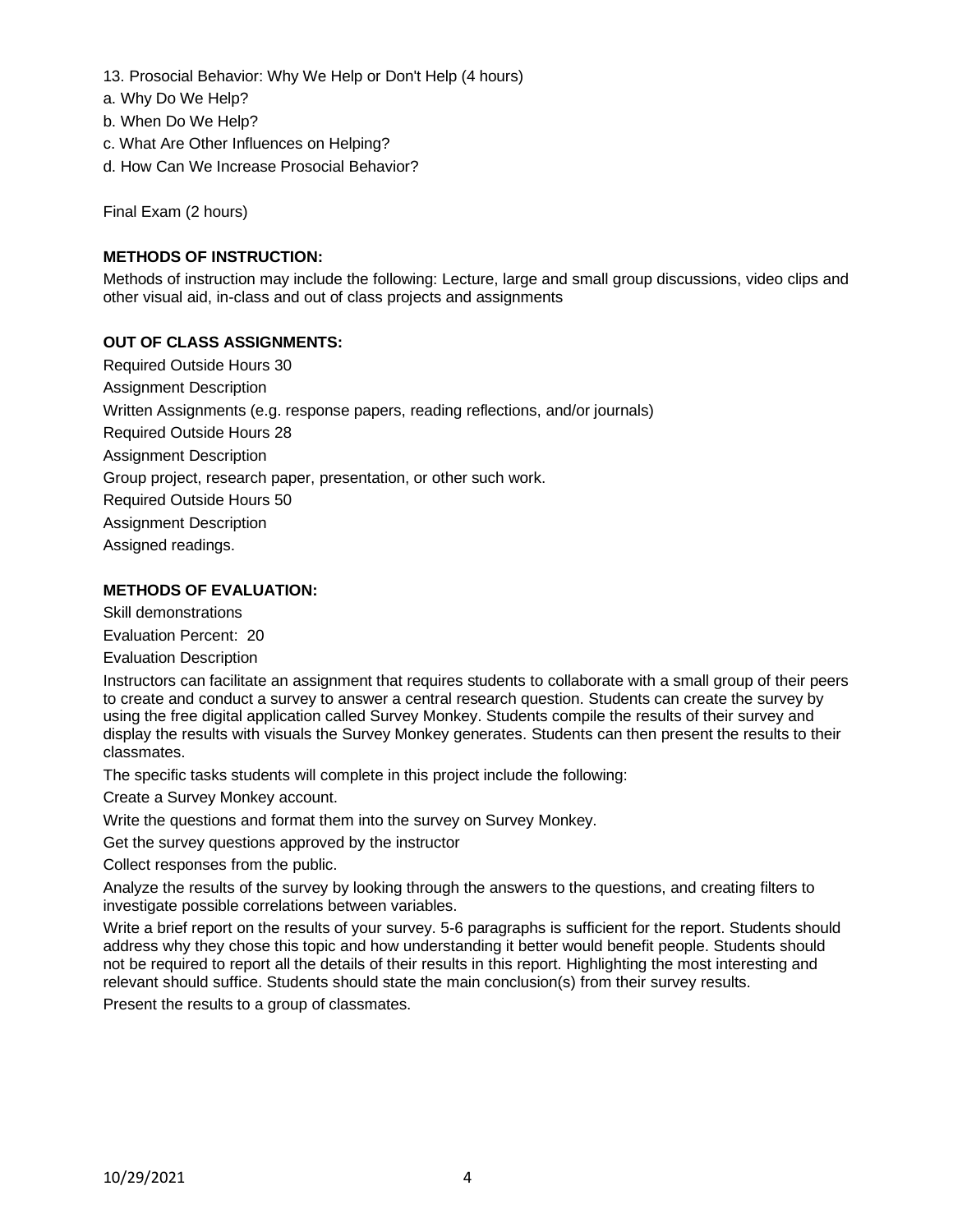Writing assignments

Evaluation Percent 30

Evaluation Description

Analysis of Evidence:

To support students' understanding of research principles in social psychology, they will read and analyze a social psychology study that is provided by the instructor. Students will identify from the study: The central research question, the method that was used, the type of data and data analysis strategies, and the researcher's conclusion(s). Students will also assess the internal and external validity of the evidence. This assignment is best done in case be done in class so that the instructor can provide support.

Objective examinations

Evaluation Percent 50

Evaluation Description

The instructor can provide 2-4 exams in this class that challenge students to demonstrate their understanding of the key concepts taught in this class. To enhance the learning experience, the instructor should provide a study guide at least two weeks prior to the exam date.

### **REPRESENTATIVE TEXTBOOKS:**

Social Psychology, 5th Edition, Gilovich, T., Keltner, D., Chen, S., & Nisbett, R., Norton , 2019.

ISBN: 978-0393667691

Rationale: This is a representative text. Instructors may use other college level texts, including open access text books.

12+ Grade Verified by: Nicholas Park